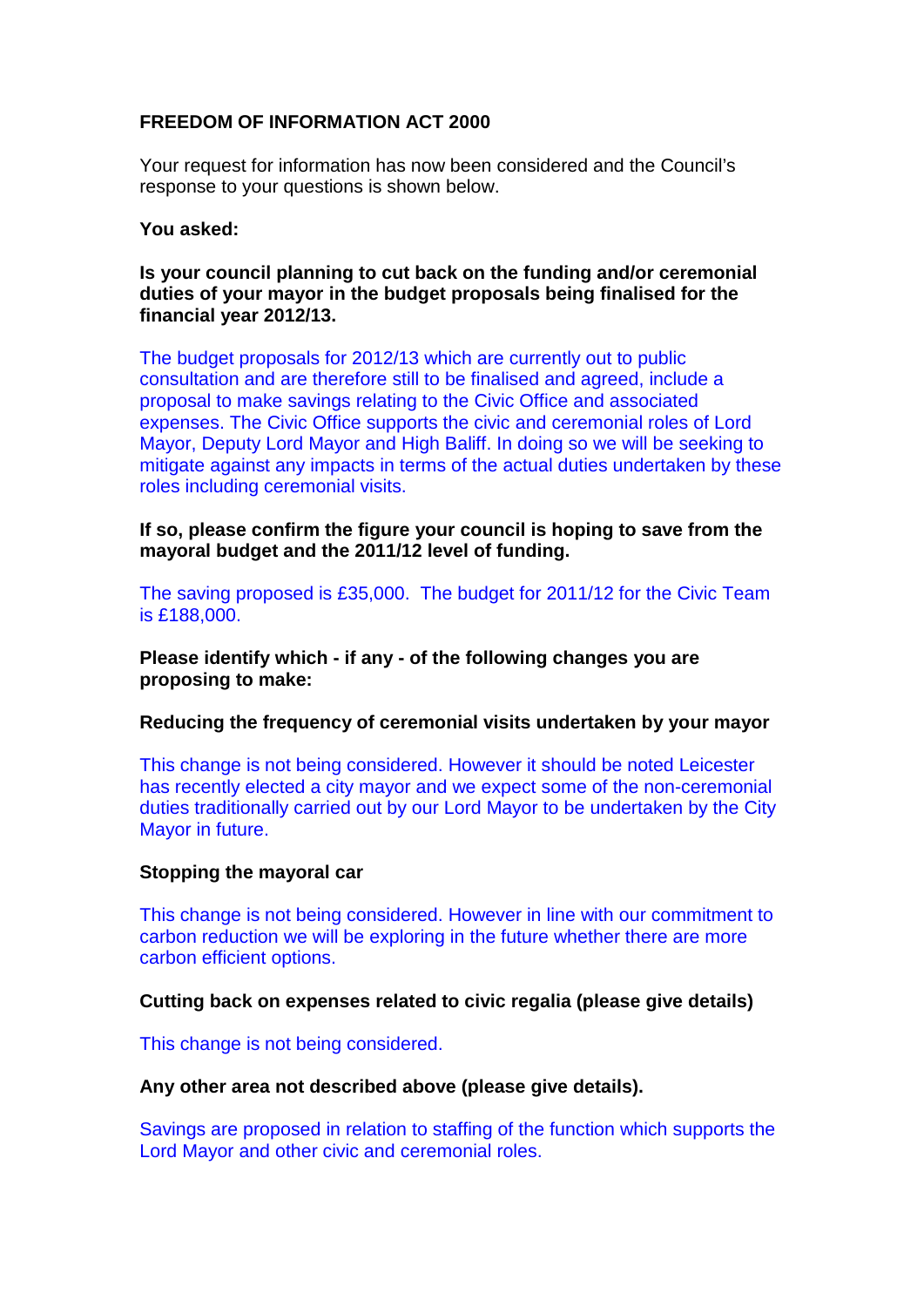**If your council is cutting back on mayoral activities, is this expected to be a temporary measure or one that will continue for the foreseeable future?** 

#### The savings will be permanent.

**If it is a long-term expectation that mayoral ceremonial activities will be reduced, has any impact assessment been conducted on the effects of this? (Please explain your answer)** 

#### See above - not applicable

## **Is your council considering scrapping the role of ceremonial mayor entirely?**

This is not being considered.

The legislation allows you to use the information supplied for your own personal use. Please be aware that any commercial or other use, for example publication, sale, or redistribution may be a breach of copyright under the Copyright, Designs and Patents Act 1988 as amended unless you obtain the copyright holder's prior permission.

Not all the information that is supplied which is covered by copyright will be the Council's copyright, for example it may be the copyright of a government department or another Council. You should seek either the Council's consent or their consent as appropriate. The Council is willing to advise you of any such potential issues on request. In order to make a request to re-use the information please contact the Information Governance Manager using the details below.

If you are dissatisfied with the handling of your request please write to: **Information Governance Manager Information and Support Leicester City Council FREEPOST (LE985/33) New Walk Centre LEICESTER LE1 6ZG**  e-mail: FOIA@leicester.gov.uk

Your request for internal review should be submitted to the above address within 40 (forty) working days of receipt by you of this response. Any such request received after this time will only be considered at the Council's absolute discretion.

You can also complain to the Information Commissioner at: **Information Commissioner's Office Wycliffe House Water Lane**